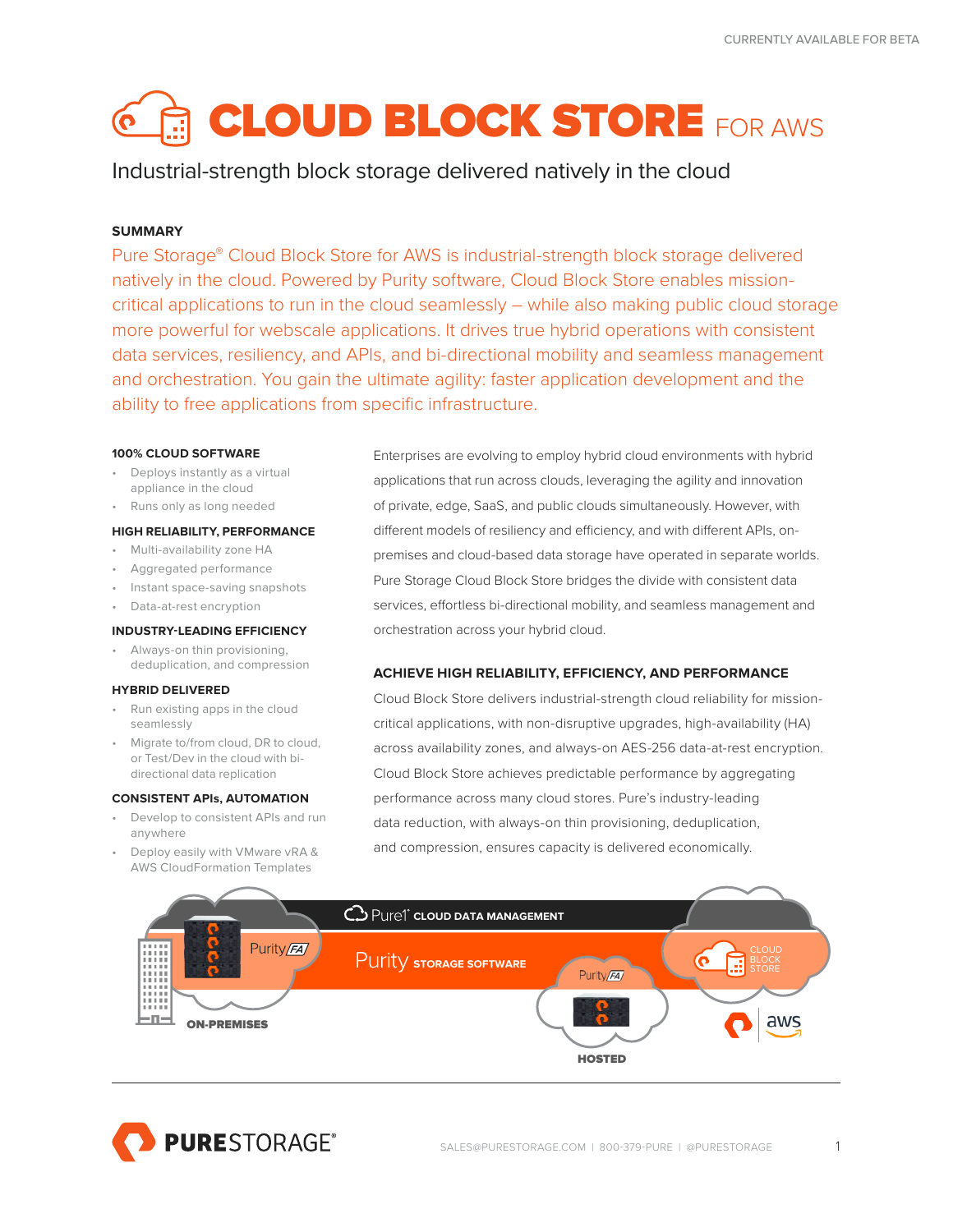# **CLOUD BLOCK STORE MAKES CLOUD STORAGE BETTER**



# **ENJOY HYBRID DATA & APP MOBILITY AND PROTECTION**

With data portability and application mobility across your hybrid cloud, Cloud Block Store allows effortless application and data migration across on-premises, hosted, and public cloud environments. In addition to non-disruptive upgrades, Cloud Block Store enables multi-availability zone HA.

# **DRIVE EFFICIENCY VIA CONSISTENT APIs AND AUTOMATION**

With consistent APIs across your hybrid cloud, application developers can develop to a common storage API and seamlessly transfer existing automation. Developers can, therefore, develop applications once and deploy them across clouds. Further, webscale developers can focus just on application logic and leave reliability to Pure's rich resiliency services. Deploy Cloud Block Store easily using plug-ins for VMware vRA and AWS CloudFormation Templates.



**CONSISTENT APIs ACROSS ON-PREMISES & CLOUD**



**PLUG-INS TO AWS AND VMWARE AUTOMATION**



**OPEN FULL-STACK ORCHESTRATION**